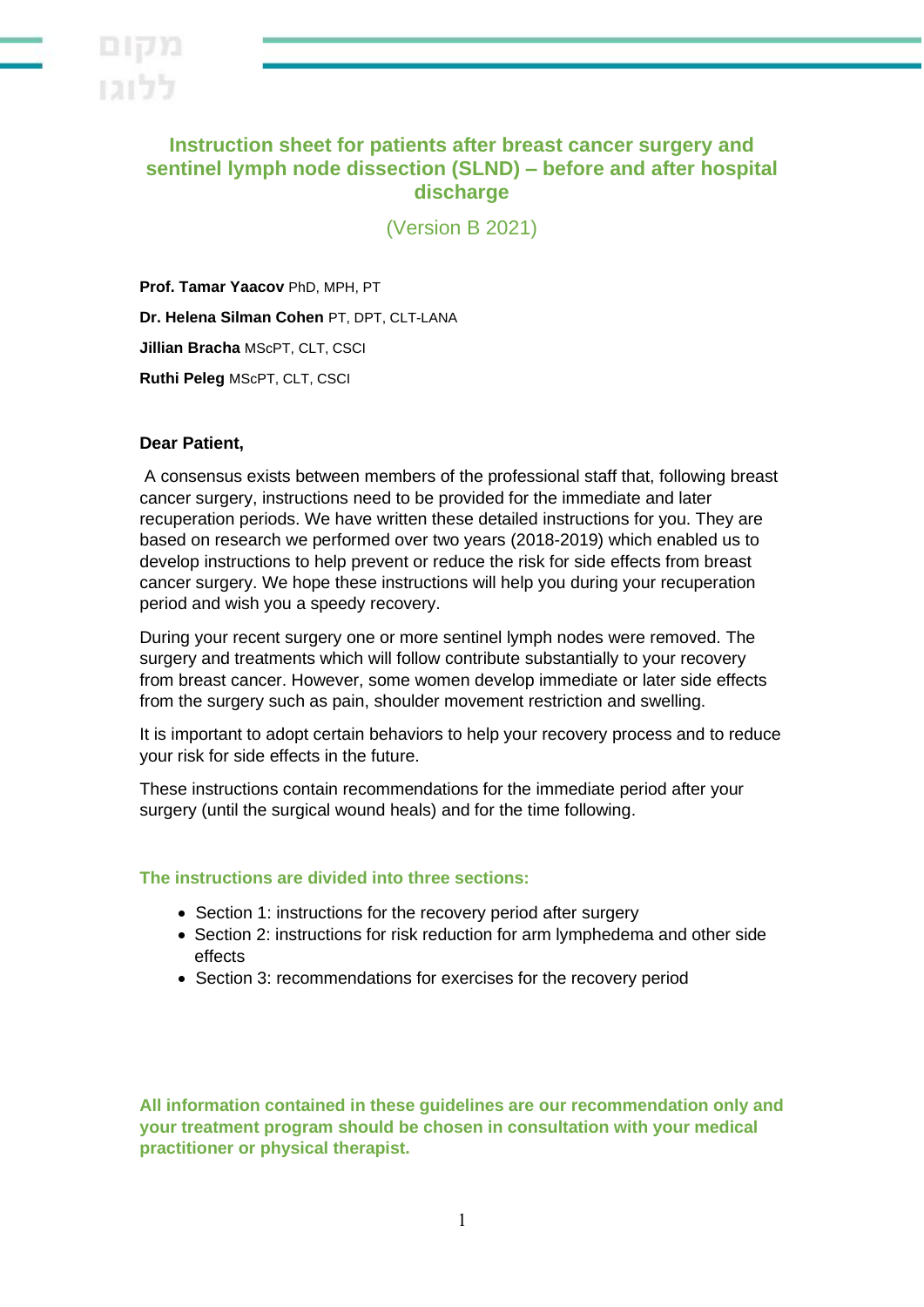# **Section 1: Guidelines for the recovery period after surgery**

#### Exercise instructions:

In most hospitals physical therapists provide post-surgical instructions as well as instructions for home exercise .

### **Early mobility to improve lung ventilation and general mobility**

Make sure you sit up and walk around often and avoid lying down for long periods of time. While walking you should relax the affected shoulder and arm and allow them to move freely.

#### **Exercises**

- Mobility exercise is recommended for trunk, chest, shoulder and arm movement.
- Shoulder movement should be started gradually on the first or second day after surgery according to instruction received from the hospital physical therapist.
- Shoulder movement should be gradually increased until the full range can be performed.
- The hospital physical therapist will instruct you in additional exercise after the surgery. Different exercises are recommended during progressive stages of recovery.
- Progress from one stage to the next should be gradual regarding increasing range of the movement and muscular demand.
- Avoid doing strenuous exercise with the arm on the side of the surgery for three weeks after the surgery (lifting heavy weights, sudden and painful movements).
- Perform the exercises slowly **up to the point of pain only**, 5-10 repetitions for each exercise. The exercises should be performed 1-3 times each day.

#### **General instructions**

- After the surgical wound is healed, pliability of the scar can be improved by gentle massage over the entire area of surgery with emphasis on the scar. During showering/bathing is a good time.
- Should any sign of inflammation appear, such as redness, swelling, discharge from the surgical wound, temperature higher than  $38<sup>0</sup>$  or pain increase which does not improve with regular treatment, you should consult with your doctor or be seen in a hospital emergency room.
- If after three weeks from the surgery you still have limited shoulder movement, ask your doctor to refer you for more physical therapy through the physical therapy clinic in your health maintenance organization (HMO).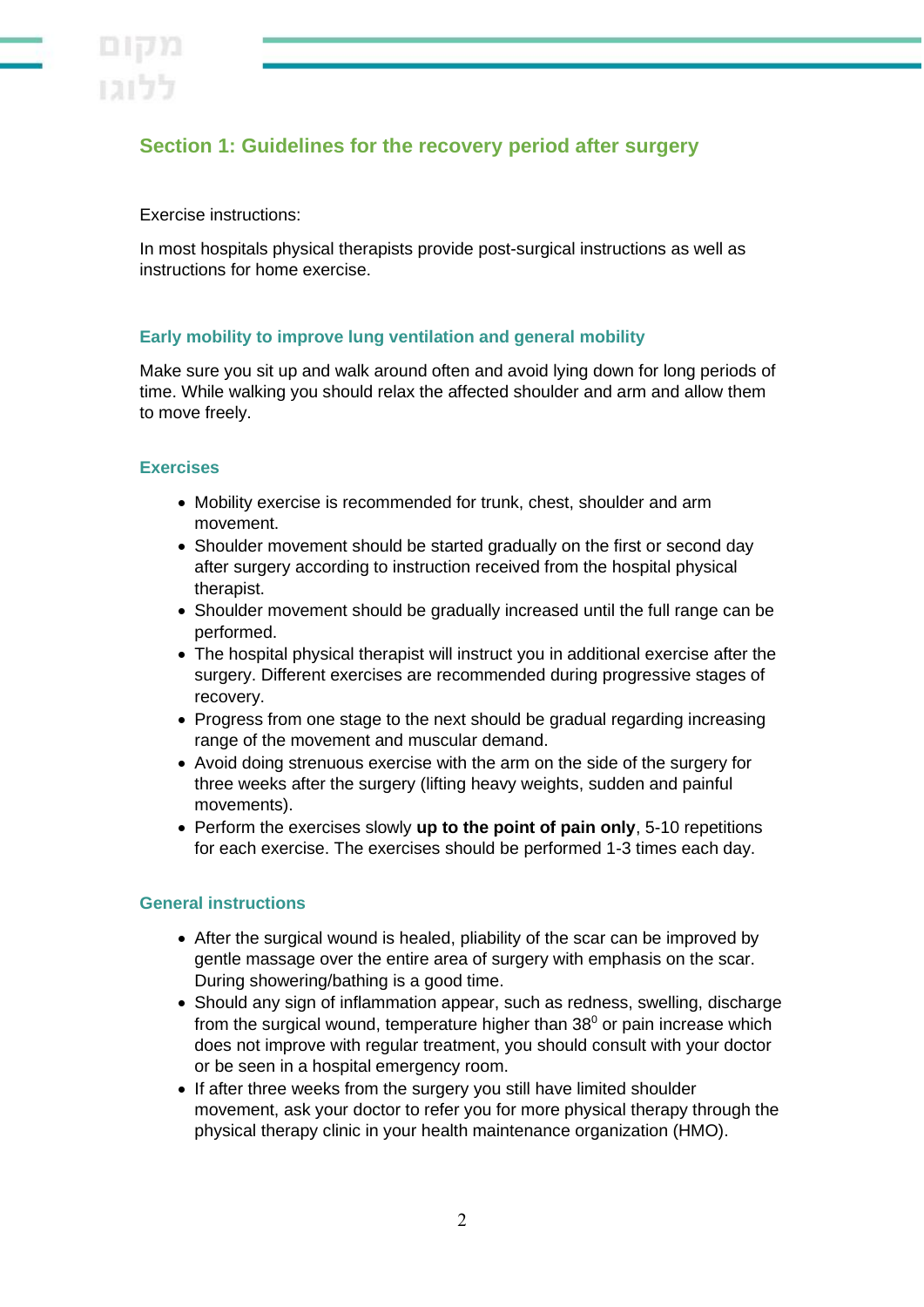# **Section 2 - recommendations to reduce the risk of later side effects**

A small number of women may develop side effects at any time after the surgery. These side effects may be localized to the region of the surgery (trunk, shoulder, breast or arm) or they may be more generalized. Examples of local side effects are arm lymphedema (swelling), shoulder movement limitation accompanied by arm and shoulder pain. Examples of general side effects are fatigue, sleep and mood disorders. The following recommendations help to reduce the risk of developing all side effects. For example, the recommendation to exercise reduces risk for arm lymphedema as well as for fatigue, mood and sleep disorders.

### **General recommendations for risk reduction for arm lymphedema and other side effects.**

- Maintain arm hygiene and prevent infections. Any small injury to the skin of your affected arm should be immediately cleaned with an antiseptic.
- Maintain full shoulder and trunk range of movement.
- Return as soon as possible to routine daily activity including using your arm.
- Take part in physical exercise.
- Maintain your normal BMI (correct body weight for your height).
- Be alert to possible early symptoms such as hand or arm swelling heaviness prickling, early signs of infection (skin heat, irritation or redness, pain, a flulike feeling, temperature or chills) or new pain and movement limitation of the shoulder. Early signs of infection need to be seen immediately by a doctor (treating doctor or emergency room). For the other signs and symptoms, you should request a referral to a physical therapist certified in lymphedema treatment.

#### **Recommendations for physical exercise and return to normal routine**

- When the surgical wound has healed you should start an exercise routine. If you were doing exercise before the surgery, you can return to the same exercise and even increase the intensity while following certain guidelines and recommendations.
- We recommend including aerobic exercise and resisted arm exercise. Examples of aerobic exercise are walking for fitness, running, swimming and dancing. Choose an activity suitable for you and do it at least three times or more a week for a total of at least 150 minutes.
- Arm muscle strengthening we recommend consulting with a physical therapist certified in lymphedema treatment and the working under guidance of a certified gym coach. They will help you build a gradually increasing exercise program customized to your needs and ability.
- If hand or arm swelling appears during exercise you will need to exercise with a compression sleeve. Similarly, if breast swelling appears, you may need to exercise with a compression bra. A suitable compressing garment can be ordered by a physiotherapist certified in lymphedema treatment.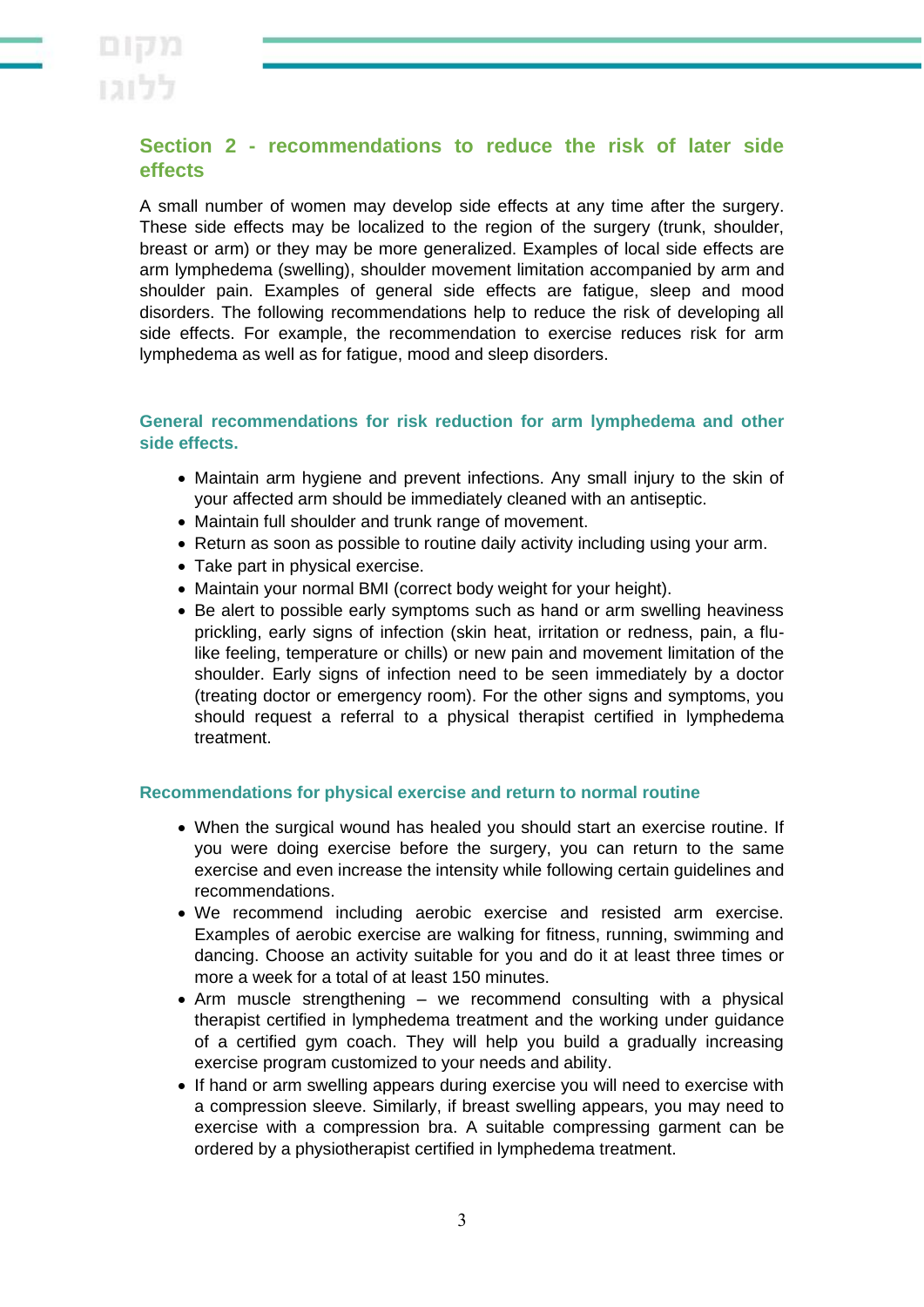# **Section 3 – Recommended exercises for each stage of recovery**

In this section you will find examples of exercises for the different stages of recovery. You and your treating physical therapist may prefer to choose different exercises.

|   | <b>Starting position</b>                                                                                                                                                                                                                                                                                      | Goal                                                         | <b>Exercise performance</b>                                                                                                                                                                                                                              | <b>Exercise illustration</b> |
|---|---------------------------------------------------------------------------------------------------------------------------------------------------------------------------------------------------------------------------------------------------------------------------------------------------------------|--------------------------------------------------------------|----------------------------------------------------------------------------------------------------------------------------------------------------------------------------------------------------------------------------------------------------------|------------------------------|
| 1 | Lie on your back with<br>your knees bent and<br>feet slightly apart on<br>the mat. Rest your<br>head on a small<br>pillow. Your hands will<br>be on the base of your<br>chest or on the mat as<br>in the picture.<br>Some of the exercises<br>may be done while<br>sitting on a chair with<br>a back support. | Improved<br>lung<br>ventilation<br>through deep<br>breathing | Take a deep breath in<br>(through your nose),<br>expand the base of your<br>chest, breath out through<br>your mouth.                                                                                                                                     |                              |
| 2 |                                                                                                                                                                                                                                                                                                               | Trunk<br>mobilization                                        | Roll one knee to the side<br>then slightly lift the<br>opposite hip. This helps<br>lower the other knee<br>closer to the mat. Lower<br>your hip and bring your<br>knee back to the starting<br>position. Repeat the<br>exercise to the opposite<br>side. |                              |
| 3 |                                                                                                                                                                                                                                                                                                               | <b>Neck</b><br>mobilization.                                 | Slowly turn your head from<br>side to side (perform the<br>exercise with your eyes<br>open then closed).                                                                                                                                                 |                              |
| 4 |                                                                                                                                                                                                                                                                                                               | Scapular<br>(shoulder<br>blade)<br>mobilization              | Lift your shoulders<br>towards your head and<br>return to starting position.<br><b>Bring both shoulders</b><br>forward and return them to<br>the starting position.                                                                                      |                              |
| 5 |                                                                                                                                                                                                                                                                                                               | <b>Neck</b><br>mobilization.                                 | Slowly turn your head from<br>side to side (perform the<br>exercise with your eyes<br>open then closed).                                                                                                                                                 |                              |

## **Stage A – Exercises starting the day after the surgery.**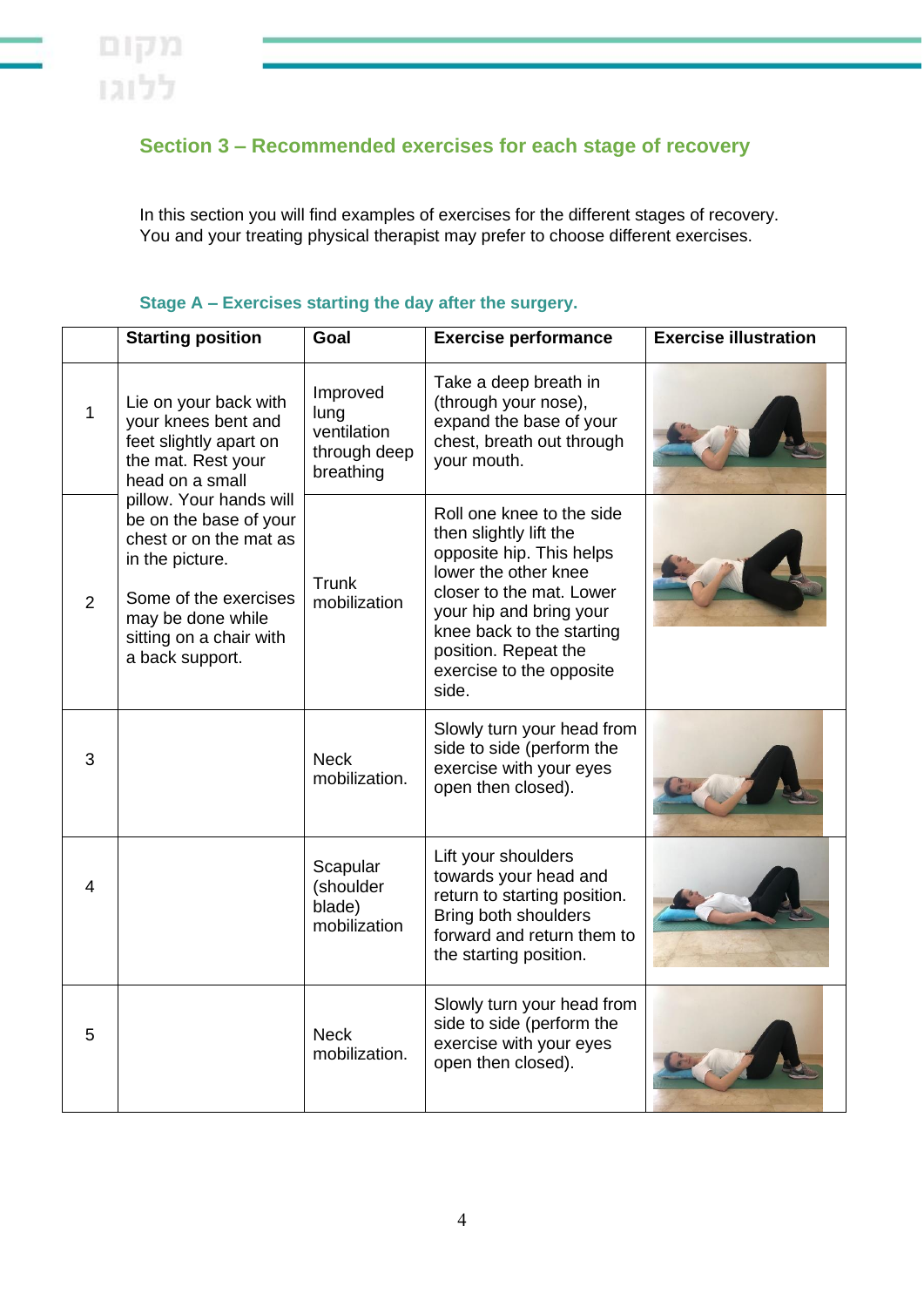| 6              |                                                                          | <b>Neck</b><br>mobilization.                                               | Slowly turn your head from<br>side to side (perform the<br>exercise with your eyes<br>open then closed).                                                                                                        |  |
|----------------|--------------------------------------------------------------------------|----------------------------------------------------------------------------|-----------------------------------------------------------------------------------------------------------------------------------------------------------------------------------------------------------------|--|
| $\overline{7}$ |                                                                          | Scapular<br>(shoulder<br>blade)<br>mobilization                            | Lift your shoulders<br>towards your head and<br>return to starting position.<br>Bring both shoulders<br>forward and return them to<br>the starting position.                                                    |  |
| 8              | Sit upright on a chair,<br>with your hands<br>resting on your thighs.    | Shoulder<br>girdle<br>mobilization.                                        | Pull your shoulders back<br>without lifting your<br>shoulders closer to your<br>ears. Keep your elbows<br>slightly bent and your back<br>straight. Hold this position<br>for a few seconds before<br>releasing. |  |
| 9              | Sit upright on a chair.<br>Place your hands on<br>the opposite shoulder. | Trunk and<br>neck<br>mobilization<br>combined<br>with shoulder<br>movement | Turn your head and arms<br>to one side, then to the<br>opposite side. The<br>movement should be<br>performed in the pain free<br>range only.                                                                    |  |
| 10             |                                                                          |                                                                            | Bent your neck and trunk<br>to one side, hold them<br>there for a few seconds<br>and return them to the<br>starting position before<br>repeating to the other side.                                             |  |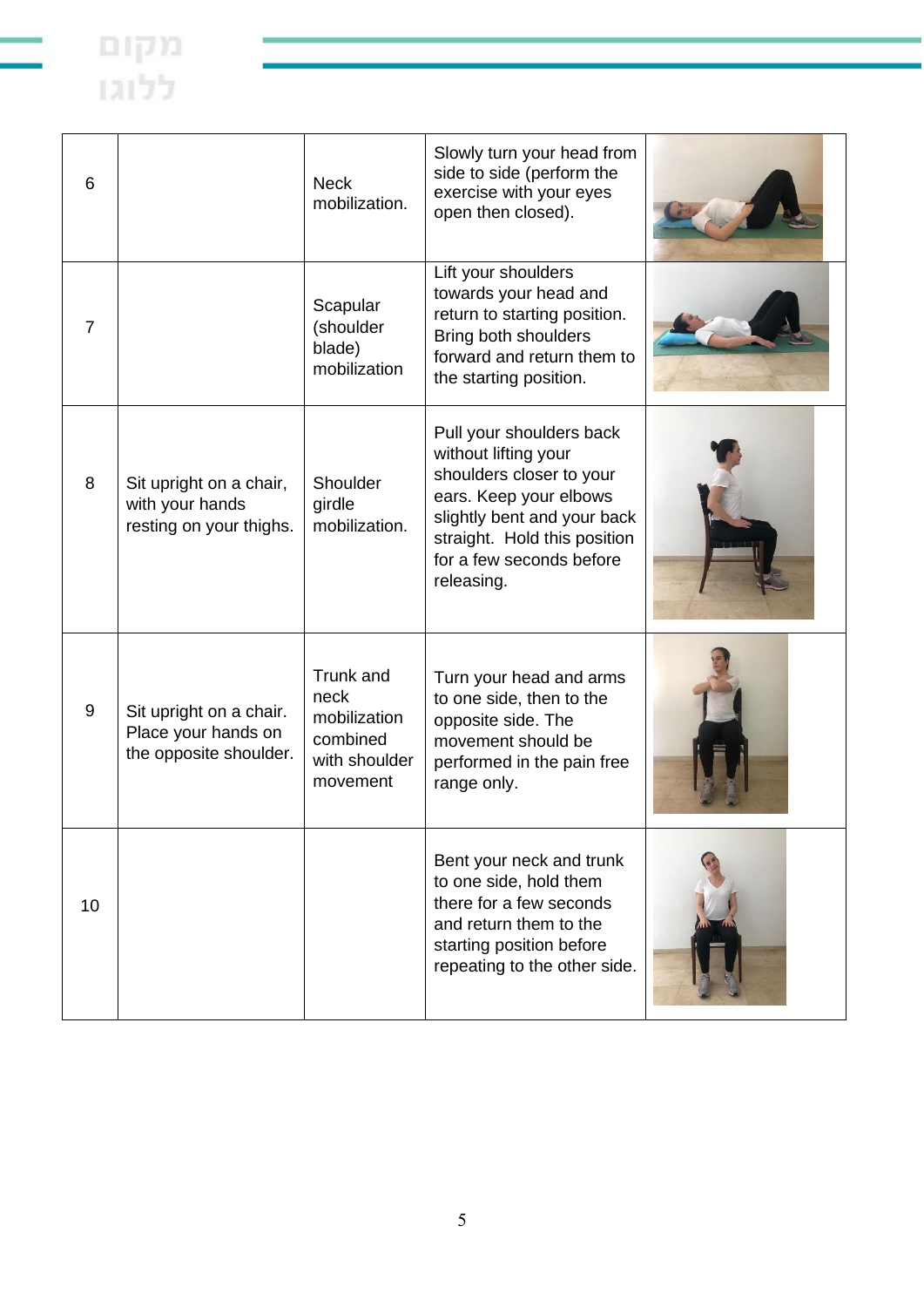

|                 | <b>Starting position</b>                                                                                                 | Goal                                               | <b>Exercise performance</b>                                                                                                                     | <b>Exercise illustration</b> |
|-----------------|--------------------------------------------------------------------------------------------------------------------------|----------------------------------------------------|-------------------------------------------------------------------------------------------------------------------------------------------------|------------------------------|
|                 | Continue doing all the exercises for stage A                                                                             |                                                    |                                                                                                                                                 |                              |
| 11              | Lie on your back as<br>for stage A<br>exercises.                                                                         | Improve<br>shoulder<br>range of<br>movement        | Join your hands in front of<br>you and lift them in the<br>direction of the ceiling. Up<br>to day 7 limit the<br>movement to shoulder<br>level. |                              |
| 12 <sup>2</sup> | Sit on a chair with<br>your feet on the<br>floor, your back<br>supported and your<br>arms resting next to<br>your sides. | Self-assisted<br>elbow and<br>shoulder<br>movement | Join your hands and lift<br>your arms with elbows<br>straight. Lift up to shoulder<br>level only.                                               |                              |

### **Stage B – Exercises for the second to the sixth day after surgery**

### **Stage C – Exercises for the seventh day after surgery and after (when the surgical wound has healed)**

|    | <b>Starting position</b>                                                                                                   | Goal                                                 | <b>Exercise performance</b>                                                                                                                                                                                                                                                                                                                                                                                                     | <b>Exercise illustration</b> |
|----|----------------------------------------------------------------------------------------------------------------------------|------------------------------------------------------|---------------------------------------------------------------------------------------------------------------------------------------------------------------------------------------------------------------------------------------------------------------------------------------------------------------------------------------------------------------------------------------------------------------------------------|------------------------------|
|    |                                                                                                                            | Continue doing all the exercises from Stages A and B |                                                                                                                                                                                                                                                                                                                                                                                                                                 |                              |
| 13 | Lie on your back<br>with your knees bent<br>and feet slightly<br>apart on the mat.<br>Rest your head on a<br>small pillow. | Improve<br>shoulder<br>mobility                      | Clasp your hands<br>together. Lift your arms up<br>and place your hands<br>behind your head. Open<br>your elbows out to the<br>sides. Note the distance<br>your elbows are from the<br>mat.<br>Bring your elbows forward<br>to meet in front of your<br>face and then open them<br>out to the sides. Repeat<br>this movement a few<br>times.<br>Rest your arms on your<br>abdomen then at the sides<br>of your body on the mat. |                              |